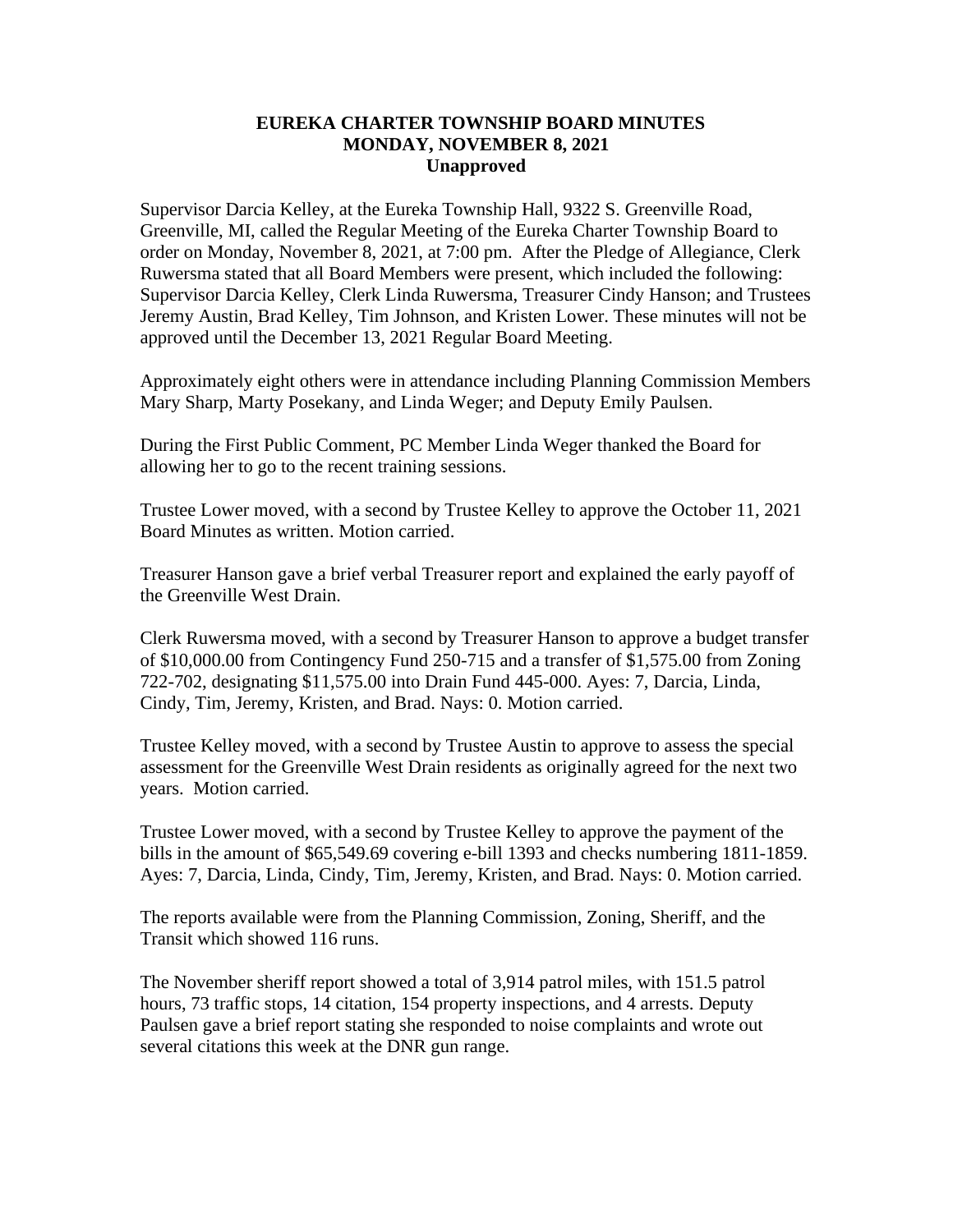Supervisor Kelley gave a brief zoning report that included her meeting with the DNR regarding problems associated with the Belding Sportsman's Club.

Trustee Lower gave a brief Planning Commission report concerning McQueen's Auto Service and the Ride All Property/M57 Development.

Supervisor Kelley gave a report on the stimulus money; Treasurer Hanson reported that Eureka Charter Township has been approved for the full stimulus amount of \$421,396.00 and should receive \$210,698.00 within 30 days.

Two positions on the Township Planning Commission, one position on the Zoning Board of Appeals, and one position on the Flat River Library Board will expire on December 31, 2021. Applications came in from Mary Sharp, Randy Klepper, and Susan Hoppough for Planning Commission; Lee Gilman for ZBA; and Ann Roberts, Kristen Jeffery, and Jan Wheelock for the Library Board.

Trustee Kelley moved, with a second by Treasurer Hanson, to approve the reappointment of Lee Gilman to the Zoning Board of Appeals, with a three-year term ending December 31, 2024. Motion carried.

Trustee Austin moved, with a second by Treasurer Hanson to approve the re-appointment of Mary Sharp to the Planning Commission for a three-year term, with the term ending December 31, 2024. Motion carried.

Trustee Lower moved, with a second by Trustee Kelley to approve the re-appointment of Randy Klepper to the Planning Commission for a three-year term, with the term ending December 31, 2024. Motion carried.

Trustee Kelley moved, with a second by Treasurer Hanson to approve the appointment of Jan Wheelock to the Flat River Library Board with the four-year term beginning January 1, 2022, and ending on December 31, 2025. Motion carried.

Trustee Lower moved, with a second by Trustee Johnson to approve the final review of the Eureka Charter Township New Code of Ordinances. Motion carried.

Trustee Kelley moved, with a second by Treasurer Hanson to approve the payment of \$700.00 to Jeremy Austin for moving the furniture before and after the carpet installation. Ayes: 6, Darcia, Linda, Cindy, Tim, Kristen, and Brad. Nays: 1, Jeremy Austin. Motion carried.

Trustee Lower moved, with a second by Trustee Kelley to approve the final review of the Eureka Charter Township Disaster Plan with a few changes. Motion carried.

Life Line Screening is scheduled to be at the hall on Thursday, November 18, 2021, for the day.